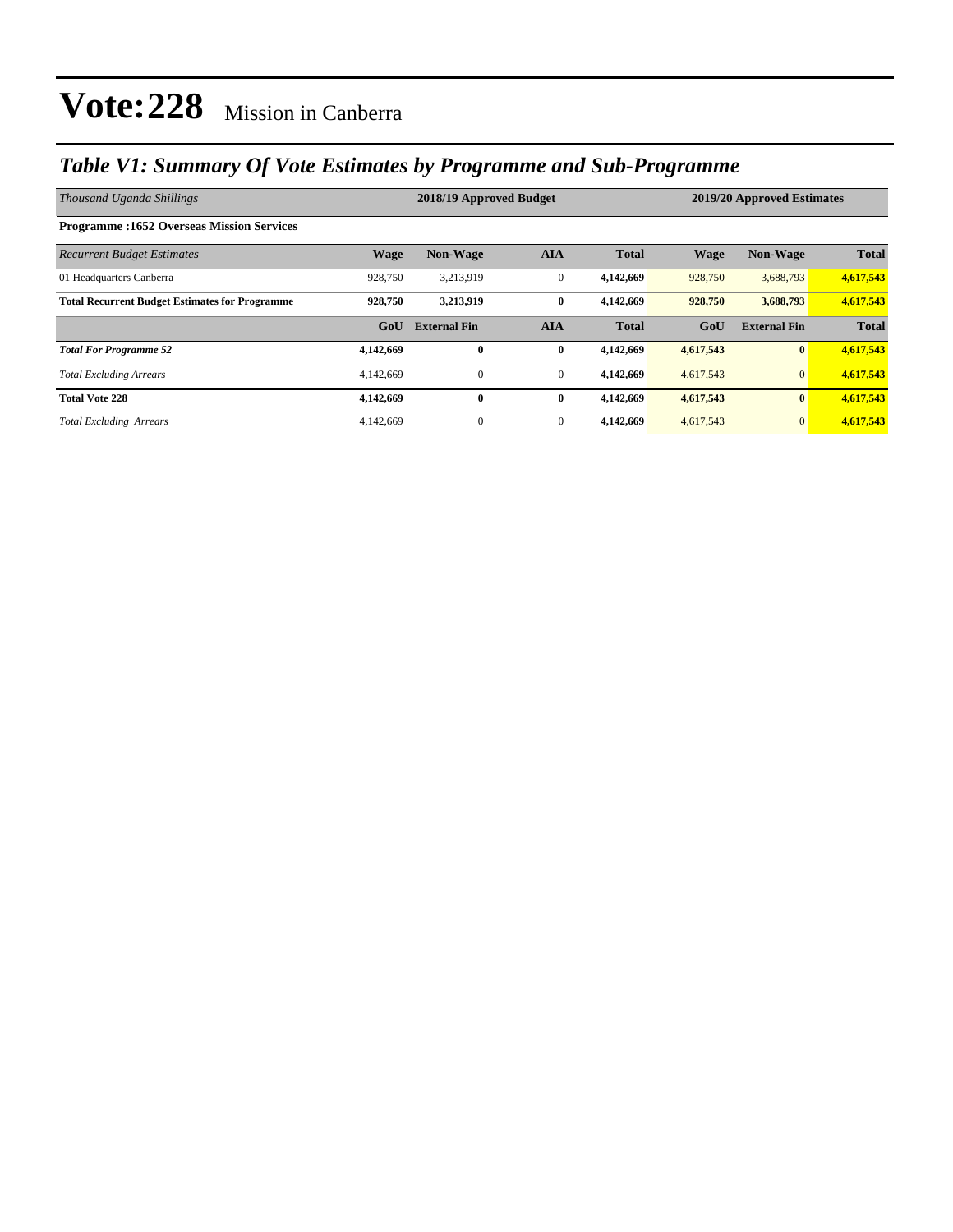### *Table V2: Summary Vote Estimates by Item*

| Thousand Uganda Shillings                                   | 2018/19 Approved Budget |                     |              |                  | 2019/20Approved Estimates |                     |              |  |
|-------------------------------------------------------------|-------------------------|---------------------|--------------|------------------|---------------------------|---------------------|--------------|--|
|                                                             | GoU                     | <b>External Fin</b> | <b>AIA</b>   | <b>Total</b>     | GoU                       | <b>External Fin</b> | <b>Total</b> |  |
| <b>Employees, Goods and Services (Outputs Provided)</b>     | 4,142,669               | $\boldsymbol{0}$    | $\bf{0}$     | 4,142,669        | 4,617,543                 | $\bf{0}$            | 4,617,543    |  |
| 211103 Allowances (Inc. Casuals, Temporary)                 | 1,121,458               | $\bf{0}$            | $\bf{0}$     | 1,121,458        | 1,371,848                 | $\bf{0}$            | 1,371,848    |  |
| 211105 Missions staff salaries                              | 928,750                 | $\bf{0}$            | $\bf{0}$     | 928,750          | 928,750                   | $\bf{0}$            | 928,750      |  |
| 212101 Social Security Contributions                        | 0                       | $\bf{0}$            | $\bf{0}$     | $\boldsymbol{0}$ | 100,502                   | $\bf{0}$            | 100,502      |  |
| 212201 Social Security Contributions                        | 20,000                  | 0                   | $\bf{0}$     | 20,000           | $\bf{0}$                  | $\bf{0}$            | $\bf{0}$     |  |
| 213001 Medical expenses (To employees)                      | 204,947                 | $\bf{0}$            | $\bf{0}$     | 204,947          | 244,947                   | $\bf{0}$            | 244,947      |  |
| 221001 Advertising and Public Relations                     | 20,500                  | 0                   | $\bf{0}$     | 20,500           | 20,500                    | $\bf{0}$            | 20,500       |  |
| 221002 Workshops and Seminars                               | 30,000                  | 0                   | $\bf{0}$     | 30,000           | 30,000                    | $\bf{0}$            | 30,000       |  |
| 221005 Hire of Venue (chairs, projector, etc)               | 20,000                  | $\bf{0}$            | $\bf{0}$     | 20,000           | 50,000                    | $\bf{0}$            | 50,000       |  |
| 221007 Books, Periodicals & Newspapers                      | 12,000                  | $\bf{0}$            | $\bf{0}$     | 12,000           | 6,000                     | $\bf{0}$            | 6,000        |  |
| 221008 Computer supplies and Information Technology<br>(TT) | 10,000                  | $\bf{0}$            | $\bf{0}$     | 10,000           | 10,000                    | $\bf{0}$            | 10,000       |  |
| 221009 Welfare and Entertainment                            | 87,332                  | $\bf{0}$            | $\bf{0}$     | 87,332           | 97,332                    | $\bf{0}$            | 97,332       |  |
| 221011 Printing, Stationery, Photocopying and Binding       | 24,000                  | $\bf{0}$            | $\bf{0}$     | 24,000           | 20,000                    | $\bf{0}$            | 20,000       |  |
| 221012 Small Office Equipment                               | 8,000                   | 0                   | $\bf{0}$     | 8,000            | $\bf{0}$                  | $\bf{0}$            | $\bf{0}$     |  |
| 221017 Subscriptions                                        | 10,000                  | $\bf{0}$            | $\bf{0}$     | 10,000           | 10,000                    | $\bf{0}$            | 10,000       |  |
| 222001 Telecommunications                                   | 72,000                  | 0                   | $\bf{0}$     | 72,000           | 70,000                    | $\bf{0}$            | 70,000       |  |
| 222002 Postage and Courier                                  | 20,000                  | $\boldsymbol{0}$    | $\bf{0}$     | 20,000           | 15,000                    | $\bf{0}$            | 15,000       |  |
| 222003 Information and communications technology<br>(ICT)   | 20,000                  | $\bf{0}$            | $\bf{0}$     | 20,000           | $\bf{0}$                  | $\bf{0}$            | $\bf{0}$     |  |
| 223003 Rent – (Produced Assets) to private entities         | 949,252                 | $\bf{0}$            | $\bf{0}$     | 949,252          | 924,234                   | $\bf{0}$            | 924,234      |  |
| 223004 Guard and Security services                          | 4,000                   | 0                   | $\bf{0}$     | 4,000            | 5,000                     | $\bf{0}$            | 5,000        |  |
| 223005 Electricity                                          | 123,516                 | $\bf{0}$            | $\bf{0}$     | 123,516          | 142,516                   | $\bf{0}$            | 142,516      |  |
| 223006 Water                                                | 34,040                  | $\bf{0}$            | $\bf{0}$     | 34,040           | 10,000                    | $\bf{0}$            | 10,000       |  |
| 223007 Other Utilities- (fuel, gas, firewood, charcoal)     | $\bf{0}$                | $\bf{0}$            | $\bf{0}$     | $\bf{0}$         | 50,000                    | $\bf{0}$            | 50,000       |  |
| 226001 Insurances                                           | 18,000                  | $\bf{0}$            | $\bf{0}$     | 18,000           | 9,000                     | $\bf{0}$            | 9,000        |  |
| 227001 Travel inland                                        | 203,300                 | $\bf{0}$            | $\bf{0}$     | 203,300          | 203,300                   | $\bf{0}$            | 203,300      |  |
| 227002 Travel abroad                                        | 106,800                 | $\bf{0}$            | $\bf{0}$     | 106,800          | 106,800                   | $\bf{0}$            | 106,800      |  |
| 227003 Carriage, Haulage, Freight and transport hire        | 25,000                  | $\bf{0}$            | $\bf{0}$     | 25,000           | 52,774                    | $\bf{0}$            | 52,774       |  |
| 227004 Fuel, Lubricants and Oils                            | 49,581                  | $\bf{0}$            | $\bf{0}$     | 49,581           | 40,000                    | $\bf{0}$            | 40,000       |  |
| 228002 Maintenance - Vehicles                               | 10,000                  | $\boldsymbol{0}$    | $\bf{0}$     | 10,000           | 16,040                    | $\bf{0}$            | 16,040       |  |
| 228003 Maintenance - Machinery, Equipment &<br>Furniture    | 10,193                  | $\boldsymbol{0}$    | $\bf{0}$     | 10,193           | 40,000                    | $\bf{0}$            | 40,000       |  |
| 228004 Maintenance - Other                                  | $\boldsymbol{0}$        | $\pmb{0}$           | $\bf{0}$     | $\boldsymbol{0}$ | 43,000                    | $\bf{0}$            | 43,000       |  |
| <b>Grand Total Vote 228</b>                                 | 4,142,669               | $\pmb{0}$           | $\bf{0}$     | 4,142,669        | 4,617,543                 | $\bf{0}$            | 4,617,543    |  |
| <b>Total Excluding Arrears</b>                              | 4,142,669               | $\boldsymbol{0}$    | $\mathbf{0}$ | 4,142,669        | 4,617,543                 | $\mathbf{0}$        | 4,617,543    |  |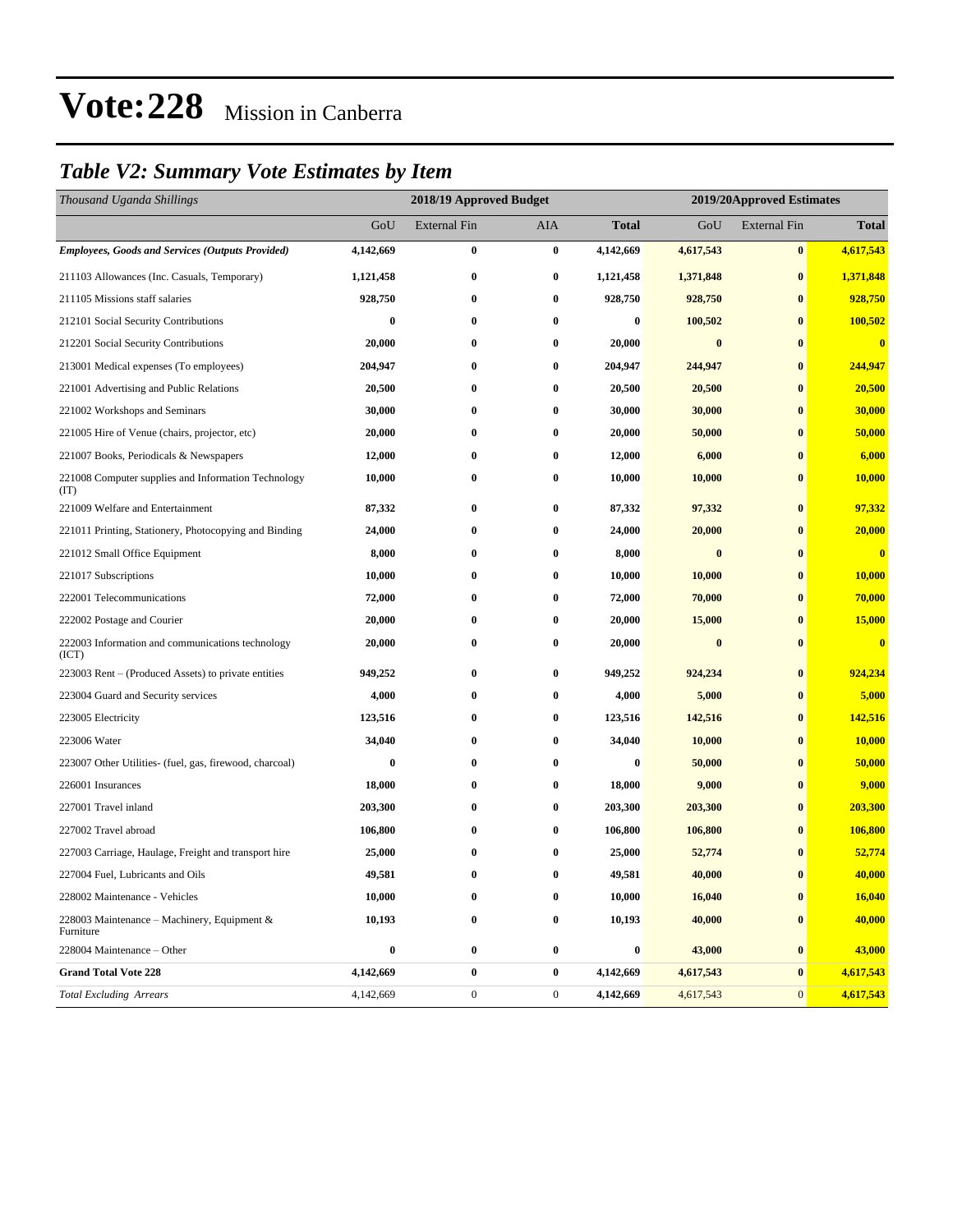### *Table V3: Detailed Estimates by Programme, Sub Programme, Output and Item*

### *Programme :1652 Overseas Mission Services*

*Recurrent Budget Estimates*

### **SubProgramme 01 Headquarters Canberra**

| Thousand Uganda Shillings                                |                  | 2018/19 Approved Budget |                  | 2019/20 Approved Estimates |                  |                  |               |
|----------------------------------------------------------|------------------|-------------------------|------------------|----------------------------|------------------|------------------|---------------|
| <b>Outputs Provided</b>                                  | Wage             | Non Wage                | AIA              | <b>Total</b>               | Wage             | Non Wage         | <b>Total</b>  |
| <b>Output 165201 Cooperation frameworks</b>              |                  |                         |                  |                            |                  |                  |               |
| 211103 Allowances (Inc. Casuals, Temporary)              | $\boldsymbol{0}$ | 728,813                 | $\boldsymbol{0}$ | 728,813                    | $\mathbf{0}$     | 979,203          | 979,203       |
| 211105 Missions staff salaries                           | 928,750          | $\boldsymbol{0}$        | $\boldsymbol{0}$ | 928,750                    | 928,750          | $\mathbf{0}$     | 928,750       |
| 212101 Social Security Contributions                     | $\boldsymbol{0}$ | $\mathbf{0}$            | $\boldsymbol{0}$ | $\bf{0}$                   | $\mathbf{0}$     | 100,502          | 100,502       |
| 212201 Social Security Contributions                     | $\boldsymbol{0}$ | 20,000                  | $\boldsymbol{0}$ | 20,000                     | $\boldsymbol{0}$ | $\boldsymbol{0}$ | $\bf{0}$      |
| 213001 Medical expenses (To employees)                   | $\boldsymbol{0}$ | 204,947                 | $\boldsymbol{0}$ | 204,947                    | $\mathbf{0}$     | 244,947          | 244,947       |
| 221002 Workshops and Seminars                            | $\mathbf{0}$     | 30,000                  | $\boldsymbol{0}$ | 30,000                     | $\mathbf{0}$     | 30,000           | 30,000        |
| 221005 Hire of Venue (chairs, projector, etc)            | $\mathbf{0}$     | 20,000                  | $\boldsymbol{0}$ | 20,000                     | $\mathbf{0}$     | 50,000           | 50,000        |
| 221007 Books, Periodicals & Newspapers                   | $\mathbf{0}$     | 12,000                  | $\boldsymbol{0}$ | 12,000                     | $\mathbf{0}$     | 6,000            | 6,000         |
| 221008 Computer supplies and Information Technology (IT) | $\mathbf{0}$     | 10,000                  | $\boldsymbol{0}$ | 10,000                     | $\mathbf{0}$     | 10,000           | <b>10,000</b> |
| 221009 Welfare and Entertainment                         | $\mathbf{0}$     | 87,332                  | $\boldsymbol{0}$ | 87,332                     | $\mathbf{0}$     | 97,332           | 97,332        |
| 221011 Printing, Stationery, Photocopying and Binding    | $\mathbf{0}$     | 24,000                  | $\boldsymbol{0}$ | 24,000                     | $\mathbf{0}$     | 20,000           | 20,000        |
| 221017 Subscriptions                                     | $\mathbf{0}$     | 10,000                  | $\boldsymbol{0}$ | 10,000                     | $\mathbf{0}$     | 10,000           | 10,000        |
| 222001 Telecommunications                                | $\mathbf{0}$     | 72,000                  | $\boldsymbol{0}$ | 72,000                     | $\mathbf{0}$     | 70,000           | 70,000        |
| 222002 Postage and Courier                               | $\mathbf{0}$     | 20,000                  | $\boldsymbol{0}$ | 20,000                     | $\mathbf{0}$     | 15,000           | <b>15,000</b> |
| 222003 Information and communications technology (ICT)   | $\mathbf{0}$     | 20,000                  | $\boldsymbol{0}$ | 20,000                     | $\boldsymbol{0}$ | $\mathbf{0}$     | $\bf{0}$      |
| 223003 Rent – (Produced Assets) to private entities      | $\mathbf{0}$     | 649,577                 | $\boldsymbol{0}$ | 649,577                    | $\mathbf{0}$     | 624,559          | 624,559       |
| 223004 Guard and Security services                       | $\boldsymbol{0}$ | 4,000                   | $\boldsymbol{0}$ | 4,000                      | $\mathbf{0}$     | 5,000            | 5,000         |
| 223005 Electricity                                       | $\mathbf{0}$     | 80,000                  | $\boldsymbol{0}$ | 80,000                     | $\mathbf{0}$     | 99,000           | 99,000        |
| 223006 Water                                             | $\boldsymbol{0}$ | 18,000                  | $\boldsymbol{0}$ | 18,000                     | $\mathbf{0}$     | 5,000            | 5,000         |
| 223007 Other Utilities- (fuel, gas, firewood, charcoal)  | $\boldsymbol{0}$ | $\mathbf{0}$            | $\boldsymbol{0}$ | $\bf{0}$                   | $\mathbf{0}$     | 50,000           | 50,000        |
| 226001 Insurances                                        | $\boldsymbol{0}$ | 12,000                  | $\boldsymbol{0}$ | 12,000                     | $\mathbf{0}$     | 4,000            | 4,000         |
| 227001 Travel inland                                     | $\mathbf{0}$     | 203,300                 | $\boldsymbol{0}$ | 203,300                    | $\mathbf{0}$     | 203,300          | 203,300       |
| 227002 Travel abroad                                     | $\mathbf{0}$     | 106,800                 | $\boldsymbol{0}$ | 106,800                    | $\mathbf{0}$     | 106,800          | 106,800       |
| 227003 Carriage, Haulage, Freight and transport hire     | $\mathbf{0}$     | 12,500                  | $\boldsymbol{0}$ | 12,500                     | $\mathbf{0}$     | 40,274           | 40,274        |
| 227004 Fuel, Lubricants and Oils                         | $\boldsymbol{0}$ | 15,581                  | $\boldsymbol{0}$ | 15,581                     | $\mathbf{0}$     | 10,000           | 10,000        |
| 228003 Maintenance - Machinery, Equipment & Furniture    | $\mathbf{0}$     | 10,193                  | $\boldsymbol{0}$ | 10,193                     | $\mathbf{0}$     | 40,000           | 40,000        |
| 228004 Maintenance – Other                               | $\boldsymbol{0}$ | $\boldsymbol{0}$        | $\boldsymbol{0}$ | $\bf{0}$                   | $\mathbf{0}$     | 25,000           | 25,000        |
| <b>Total Cost of Output 01</b>                           | 928,750          | 2,371,043               | 0                | 3,299,793                  | 928,750          | 2,845,917        | 3,774,667     |
| <b>Output 165202 Consulars services</b>                  |                  |                         |                  |                            |                  |                  |               |
| 211103 Allowances (Inc. Casuals, Temporary)              | $\mathbf{0}$     | 200,000                 | $\boldsymbol{0}$ | 200,000                    | $\mathbf{0}$     | 200,000          | 200,000       |
| 221012 Small Office Equipment                            | $\mathbf{0}$     | 8,000                   | $\boldsymbol{0}$ | 8,000                      | $\mathbf{0}$     | $\mathbf{0}$     | $\mathbf{0}$  |
| 223003 Rent – (Produced Assets) to private entities      | $\mathbf{0}$     | 299,675                 | $\boldsymbol{0}$ | 299,675                    | $\mathbf{0}$     | 299,675          | 299,675       |
| 223005 Electricity                                       | $\boldsymbol{0}$ | 43,516                  | 0                | 43,516                     | $\mathbf{0}$     | 43,516           | 43,516        |
| 223006 Water                                             | $\boldsymbol{0}$ | 16,040                  | $\boldsymbol{0}$ | 16,040                     | $\mathbf{0}$     | 5,000            | 5,000         |
| 226001 Insurances                                        | $\boldsymbol{0}$ | 6,000                   | $\boldsymbol{0}$ | 6,000                      | $\mathbf{0}$     | 5,000            | 5,000         |
| 227004 Fuel, Lubricants and Oils                         | $\boldsymbol{0}$ | 34,000                  | $\overline{0}$   | 34,000                     | $\mathbf{0}$     | 30,000           | 30,000        |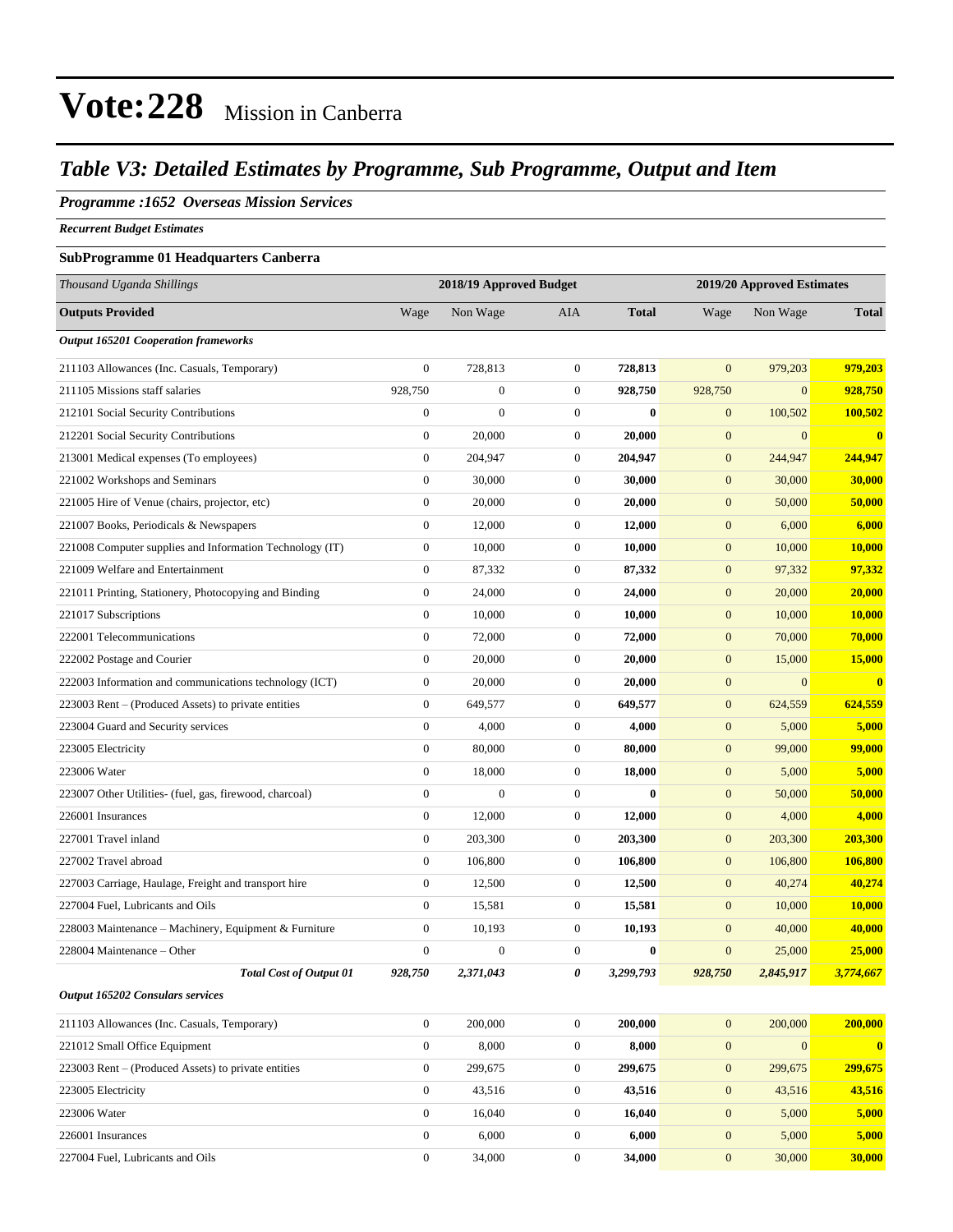| 228002 Maintenance - Vehicles                                        | $\overline{0}$ | 10,000              | $\overline{0}$ | 10,000       | $\mathbf{0}$          | 16.040               | 16,040       |
|----------------------------------------------------------------------|----------------|---------------------|----------------|--------------|-----------------------|----------------------|--------------|
| 228004 Maintenance – Other                                           | $\overline{0}$ | $\mathbf{0}$        | $\overline{0}$ | $\bf{0}$     | $\mathbf{0}$          | 18,000               | 18,000       |
| <b>Total Cost of Output 02</b>                                       | 0              | 617,231             | 0              | 617,231      | $\boldsymbol{\theta}$ | 617,231              | 617,231      |
| Output 165204 Promotion of trade, tourism, education, and investment |                |                     |                |              |                       |                      |              |
| 211103 Allowances (Inc. Casuals, Temporary)                          | $\Omega$       | 192,645             | $\Omega$       | 192,645      | $\mathbf{0}$          | 192,645              | 192,645      |
| 221001 Advertising and Public Relations                              | $\Omega$       | 20,500              | $\Omega$       | 20,500       | $\mathbf{0}$          | 20,500               | 20,500       |
| 227003 Carriage, Haulage, Freight and transport hire                 | $\overline{0}$ | 12,500              | $\overline{0}$ | 12,500       | $\mathbf{0}$          | 12,500               | 12,500       |
| <b>Total Cost of Output 04</b>                                       | 0              | 225,645             | 0              | 225,645      | $\boldsymbol{\theta}$ | 225,645              | 225,645      |
| <b>Total Cost Of Outputs Provided</b>                                | 928,750        | 3,213,919           | $\bf{0}$       | 4,142,669    | 928,750               | 3,688,793            | 4,617,543    |
| <b>Total Cost for SubProgramme 01</b>                                | 928,750        | 3,213,919           | $\bf{0}$       | 4,142,669    | 928,750               | 3,688,793            | 4,617,543    |
| <b>Total Excluding Arrears</b>                                       | 928,750        | 3,213,919           | $\overline{0}$ | 4,142,669    | 928,750               | 3,688,793            | 4,617,543    |
| N/A                                                                  |                |                     |                |              |                       |                      |              |
|                                                                      | GoU            | <b>External Fin</b> | <b>AIA</b>     | <b>Total</b> | GoU                   | <b>External Fin</b>  | <b>Total</b> |
| <b>Total Cost for Programme 52</b>                                   | 4,142,669      | $\bf{0}$            | $\bf{0}$       | 4,142,669    | 4,617,543             | $\bf{0}$             | 4,617,543    |
| <b>Total Excluding Arrears</b>                                       | 4,142,669      | $\mathbf{0}$        | 0              | 4,142,669    | 4,617,543             | $\overline{0}$       | 4,617,543    |
|                                                                      | GoU            | <b>External Fin</b> | <b>AIA</b>     | <b>Total</b> | GoU                   | <b>External Fin.</b> | <b>Total</b> |
| <b>Grand Total for Vote 228</b>                                      | 4,142,669      | $\bf{0}$            | $\bf{0}$       | 4,142,669    | 4,617,543             | $\bf{0}$             | 4,617,543    |
| <b>Total Excluding Arrears</b>                                       | 4,142,669      | $\mathbf{0}$        | $\overline{0}$ | 4,142,669    | 4,617,543             | $\overline{0}$       | 4,617,543    |
|                                                                      |                |                     |                |              |                       |                      |              |